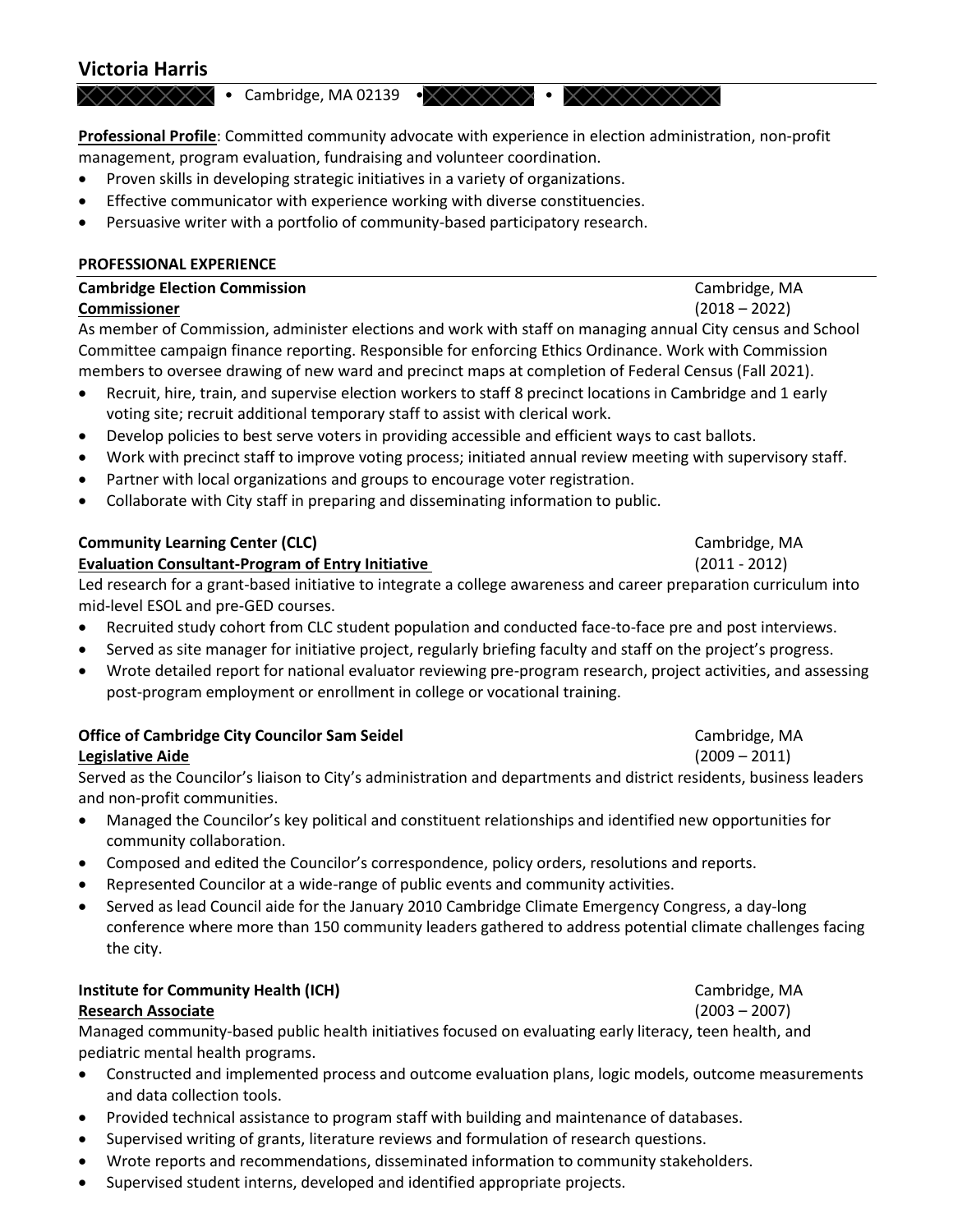## **Outpatient Addictions Services, Cambridge Health Alliance** Somerville, MA Somerville, MA **Clinical Social Work Intern** (1998 – 1999)

Provided clients and their families evaluation, counseling and relapse prevention services.

- Conducted initial assessment of walk-in clients.
- Developed treatment plans and advocated for patients with insurance companies.
- Assisted clients with transition from the agency's structured outpatient program to local clinical services.

# **Boston Area Rape Crisis Center Cambridge, MA**

# **Clinical Social Work Intern** (1996-1997)

Worked in a variety of clinical and advocate capacities supporting rape survivors, their partners and families.

- Provided short and long-term counseling to rape survivors, advocated for them in health care systems and provided support in judicial proceedings.
- Collaborated with the Center's director of counseling services to create a support group for significant others of rape survivors.

### **Morgan Memorial Goodwill Industries Boston, MA** Boston, MA **Acting Director of Development Associate Director of Development**   $(1993 - 1996)$

Directed agency's fundraising department, responsible for generating \$2.5-million-dollar annual goal.

- Served as the President's senior gifts officer, identifying and cultivating major donors for solicitation
- Led the conversion and appending process of 94,000-member database in preparation for centennial fundraising campaign.
- x Worked with board members on business partnership campaigns.
- Supervised department team and created protocols for donor stewardship.

# **COMMUNITY LEADERSHIP**

# **Cambridge Community Center** Cambridge, MA **Board of Directors** (2012 – present)

Vice Chair of governing body charged with overseeing a 93-year-old multi-service organization that provides social, cultural, educational and recreational programs for toddlers through senior citizens living in the Cambridge Riverside community.

- Chair governance committee, overseeing process to document board descriptions and policies, recruit new members.
- Served on the fundraising committee, working with the organization's development team to develop a comprehensive plan to identify multiple sources of revenue and build relationships with major donors, businesses and foundations.
- Created goals and metrics for Center's out-of-school time programs.
- Supported search for a new Executive Director, revising job description, screening and interviewing candidates, and recommending candidates to the Board at large.

# **Friends of Cambridge Rindge and Latin School (FOCRLS)** Cambridge, MA **Board of Directors** (2012 – 2016)

## Member, Advisory Board (2016 – present)

Member of the governing body charged with overseeing the organization's efforts to provide equal opportunities for success and scholarships for the diverse student body of Cambridge's only public high school.

- Developed a strategy to enhance the organization's fundraising by creating partnerships with businesses and civic organizations.
- Created advisory council to provide board with additional professional expertise, strengthen relationships with high school's core constituencies and promote FOCRLS visibility.
- Served on Search and Hiring Committees, supporting the transition from all-volunteer organization to professionally staffed operation.